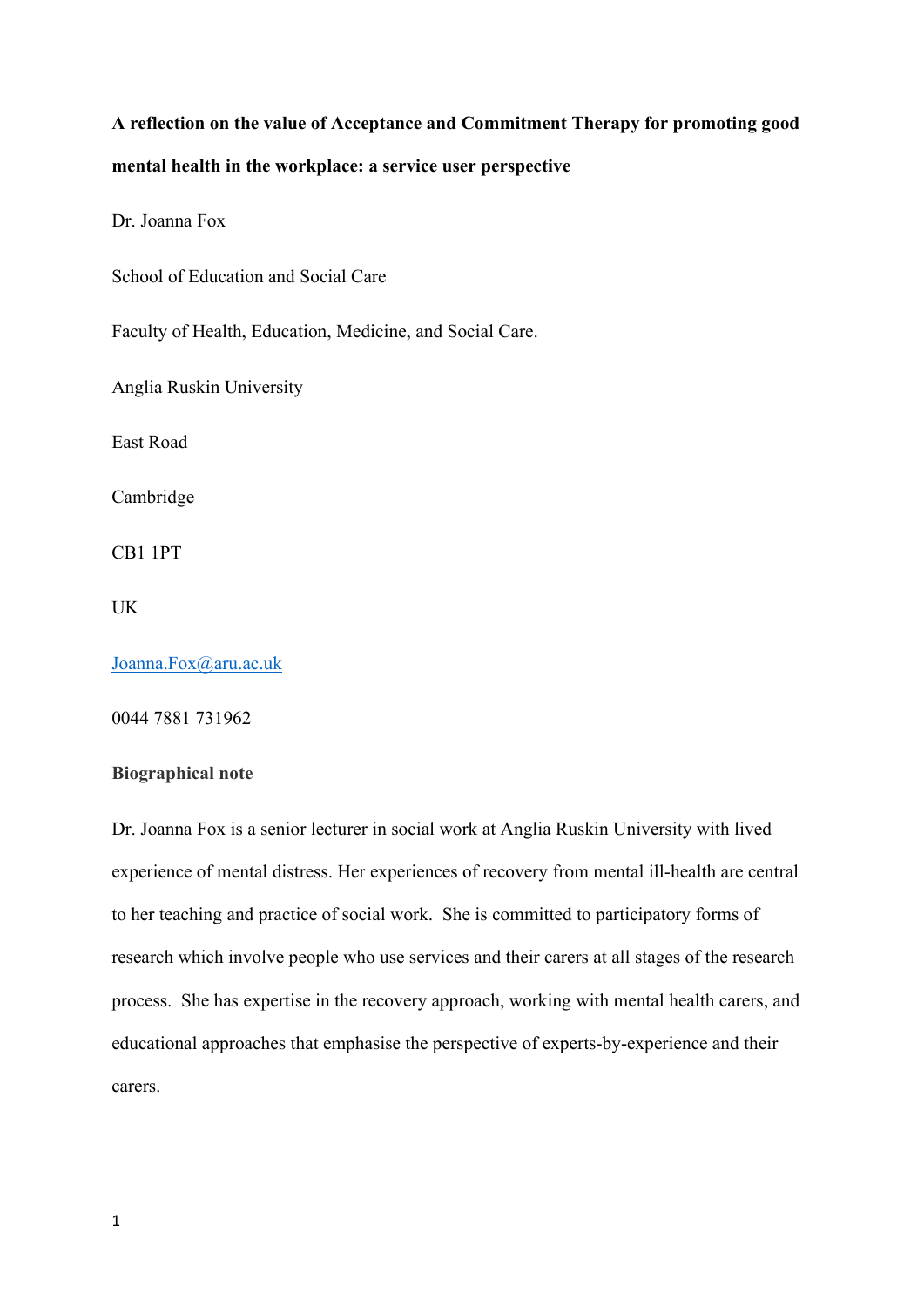# **A reflection on the value of Acceptance and Commitment Therapy for promoting good mental health in the workplace: a service user perspective**

#### **Abstract**

Many people with mental health issues are workless; despite this, good quality work is often promoted as beneficial for wellbeing. In this article I explore my personal reflections about managing my experiences of mental distress in the workplace, whilst working as a senior lecturer in social work in the UK. The potential of Acceptance and Commitment Therapy (ACT) to support the improvement of my mental wellbeing in the workplace is discussed alongside the central role of the therapist in delivering this intervention. The opportunities ACT offers to support a person with mental health issues to manage the impact of mental health symptoms in the workplace are highlighted, and its potential for wider implementation across mental health services is considered.

# **Keywords:**

First person narrative, mental health, workplace, mental wellbeing, Acceptance and Commitment Therapy

# **Funding details**

No funding was received to undertake this study

#### **Disclosure details**

The author reports no conflict of interest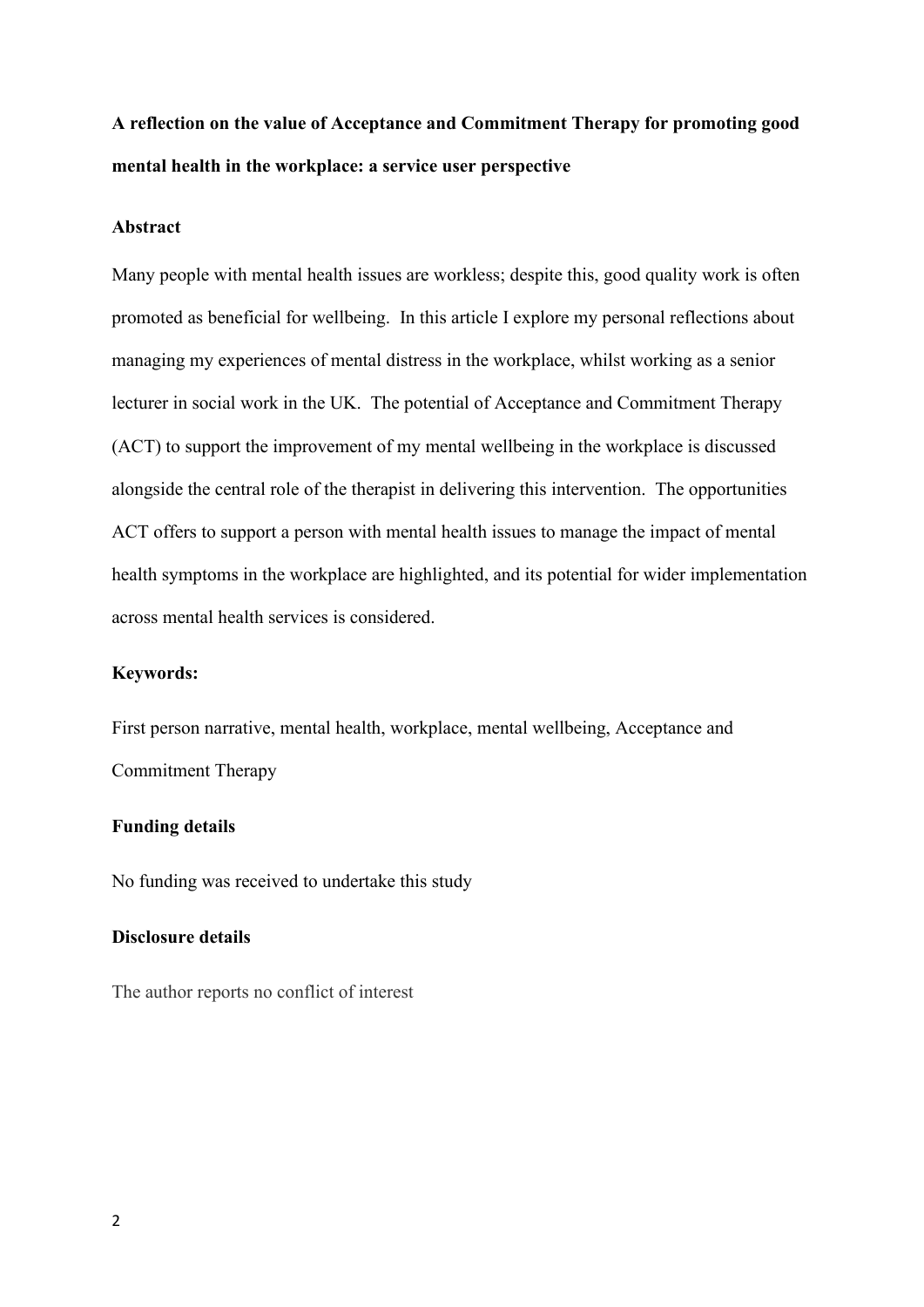#### **Introduction**

Mental ill-health impacts on the effective performance of people in the workplace (Stevenson & Farmer, 2017) and its effect on the UK economy is significant (Monitor Deloitte, 2017). In 2017, a report revealing that over 300,000 people who experience mental distress leave their jobs each year because of poor mental health (Stevenson & Farmer, 2017) was showcased on UK news (BBC, 2017). The reported cost to the UK economy of £33bn– £42bn each year (Monitor Deloitte, 2017) shocked many British residents; moreover, similar experiences for people with mental health issues are likewise reported in the USA (National Alliance on Mental Illness, NAMI, 2018). Furthermore, in the UK between 30% and 50% of people with schizophrenia are capable of work but only between 10% and 20% are in employment (Lelliott et al., 2008). Although some people with mental health issues are in managerial or senior positions, most are in 'elementary' jobs, for example cleaning and labouring, or are in skilled trade occupations (Lelliott et al., 2008).

Although it is important to acknowledge that experiencing wellbeing at work is important for all workers (What works for wellbeing, 2017 a), in this article I reflect on my experiences encountered as a person with mental health issues in the UK in managing mental distress in the workplace. The area addressed in this article is little investigated and I wrote this firstperson narrative with the hope that it will illuminate understanding of the importance of providing high quality work for a person with mental health issues and underline the potential of psychological interventions in enabling both myself, and possibly the wider mental health service user community, to access work.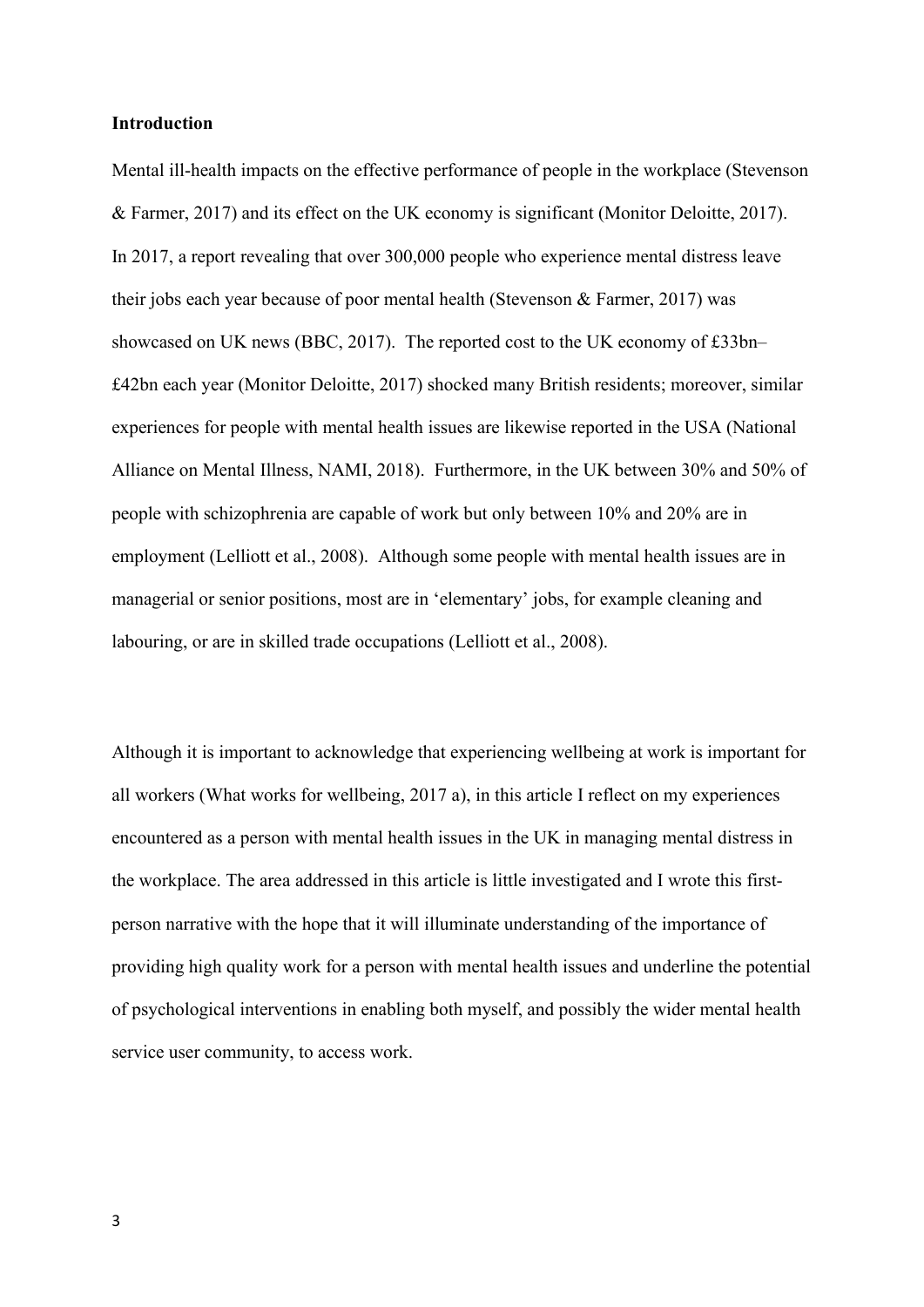### **Background**

High quality work can often promote wellbeing and good mental health (Lelliott et al., 2008; Stevenson & Farmer, 2017). The World Health Organisation defines wellbeing as being able to realise one's potential, cope with the normal stresses of life, work productively, and contribute to one's communities (WHO, 2017). Although many people with mental health issues have wanted to work, historically they have been seen as incapable of working (Lelliott et al., 2008; Welfare Reform Act, 2012). However , with the implementation of the recovery approach in mental health services in the UK, it has been acknowledged that people with mental ill-health can lead both meaningful lives and achieve effectively in society beyond the life limitation caused by their mental ill-health (Leamy et al., 2011; Repper & Perkins, 2003). Moreover, work is often seen as a key part of recovery for many people with mental health issues (Brown & Kandirikirira, 2006; Leamy et al., 2011); although for some, activities other than work, such as activism in service improvement are key elements in their recovery process (Brown & Kandirikirira, 2006; Leamy et al., 2011; Repper & Perkins, 2003).

Working, alone, provides many people with the means for sufficient financial security to fully participate in UK society; without this, many experience social exclusion and poverty (Lelliott et al., 2008; Stevenson & Farmer, 2017). However, despite this, people with mental health issues, who work, may still experience poverty and social exclusion through participating in insecure and elementary work (Backwith, 2015; Royston, 2017) and they may also encounter poor quality work that exacerbates their mental health (Fox, 2011; Lelliott et al., 2008; Royston, 2017). Mental wellbeing, on the contrary, is often predicated by access to high quality work that promotes good mental health and a sense of meaningful identity (Fox, 2011; Lelliott et al., 2008; Stevenson & Farmer, 2017); good quality work consists of a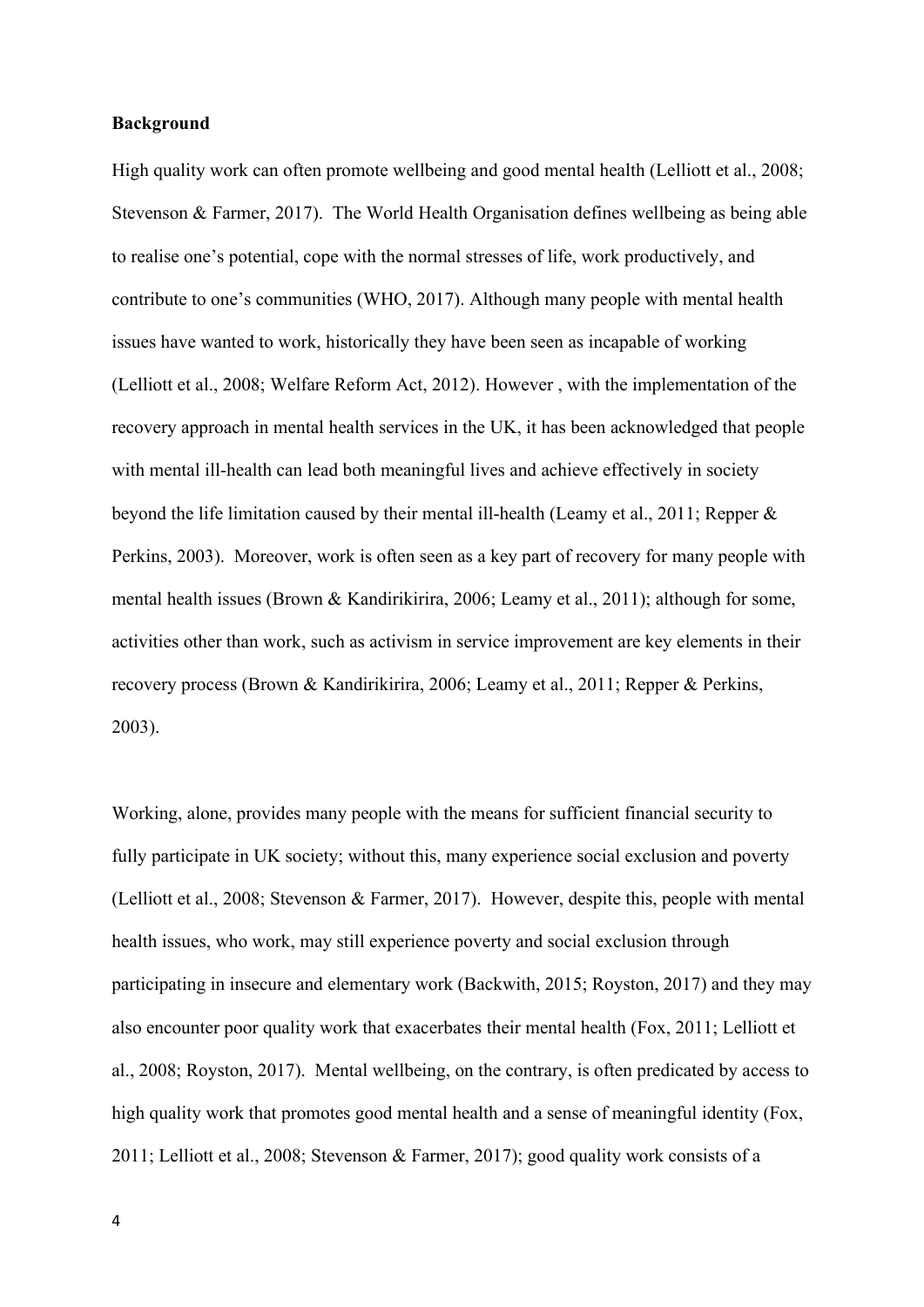person's assessments of satisfaction with their work, positive feelings about work (e.g., motivation) and the relative absence of unpleasant feelings about work (e.g., lack of anxiety or worry) (What works for wellbeing, 2017 b). Although unsurprisingly, many people with mental health issues may also be at greater risk of experiencing stress in the workplace, stress is defined as the adverse reaction a person has to excessive pressure or other types of demand placed upon them (What works for wellbeing, 2017b).

Indeed, the reality is that work inevitably impacts both positively and negatively on wellbeing and people can exist on a spectrum oscillating from thriving, to struggling and being ill and possibly off work (Stevenson & Farmer, 2017). People who experience mental distress need assistance to support them in the workplace, and this choice to work should be founded on the views of the individual, supported by a full assessment of the reasonable adjustments they need under the Equality Act (2010) to perform effectively in the workplace (Fox & Gasper, 2020). This leads to the question of how can we manage the reality of distress for people with mental health issues in the UK workplace?

In addressing this question, firstly I reflect on my own experiences of mental distress and its impact on my working life. Following that, I consider my experiences of receiving Acceptance and Commitment Therapy (ACT) and how being in receipt of this therapy has enabled me to create a new response to incidents of stress and paranoia in the workplace. In this discussion, I focus on describing the core processes of ACT and address its wider potential to positively support people with mental ill health to manage more effectively in their workplace environment.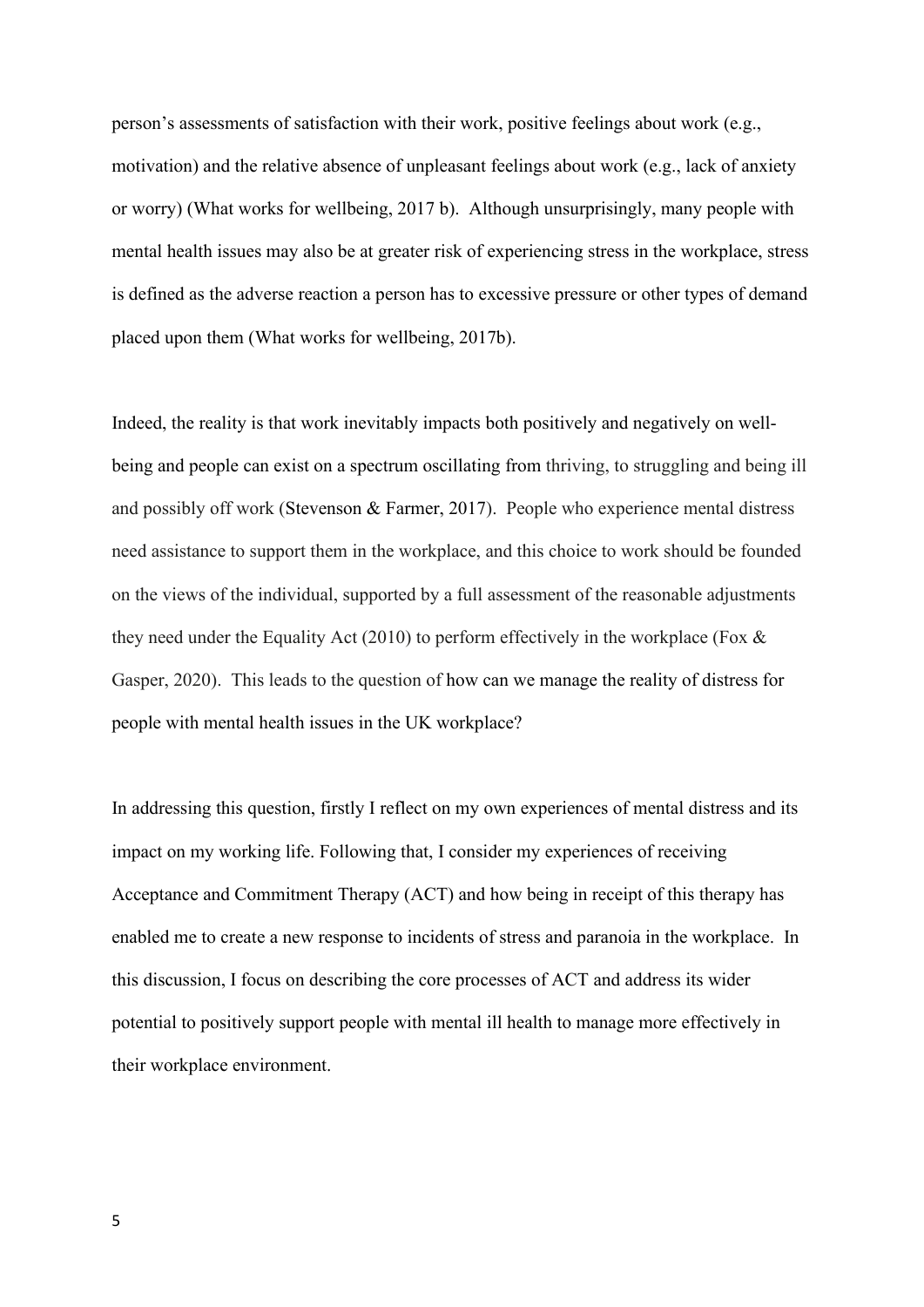#### **Reflections on my experiences of mental distress and the workplace**

I was diagnosed with schizophrenia 30 years ago at the age of 20 and as part of my ongoing recovery journey I have learnt different strategies to manage my mental distress, which are discussed in more detail as follows. At my initial diagnosis I experienced very intrusive positive symptoms of voices, extreme paranoia and was unable to think clearly or to engage with either work or study. My symptoms have become less distressing and intrusive since my initial diagnosis through the effective strategies I have learned to manage my condition. I choose to take mental health medication every day which is something that plays a large part in keeping me well; if I stop taking medication, I find that I experience both acute anxiety and the positive and intruding symptoms of paranoia that can make me lose contact with the 'real world'. Before receiving ACT, I had also put in place techniques to manage mental distress (described below), which I had learnt from participating previously in two separate episodes of counselling, both using traditional forms of Cognitive Behaviour Therapy (CBT). The first course of CBT took place in 1996 about 6 years after my first episode of psychosis, and the second about 5 years later in 2001.

Prior to receiving my first course of CBT in 1996, I was unable to access any talking therapies through the National Health Service (NHS); however, I did seek to undertake psychotherapy privately from 1990-1991. This therapy centred on exploring my experiences of childhood and the potential connection that this had to the development of a mental health condition. I had a happy childhood and found this focus to be less than helpful, rather more intrusive, and undermining of my identity. I therefore chose to end this intervention after 6 months – and was deterred from seeking further therapy until I was referred for CBT 5 years later.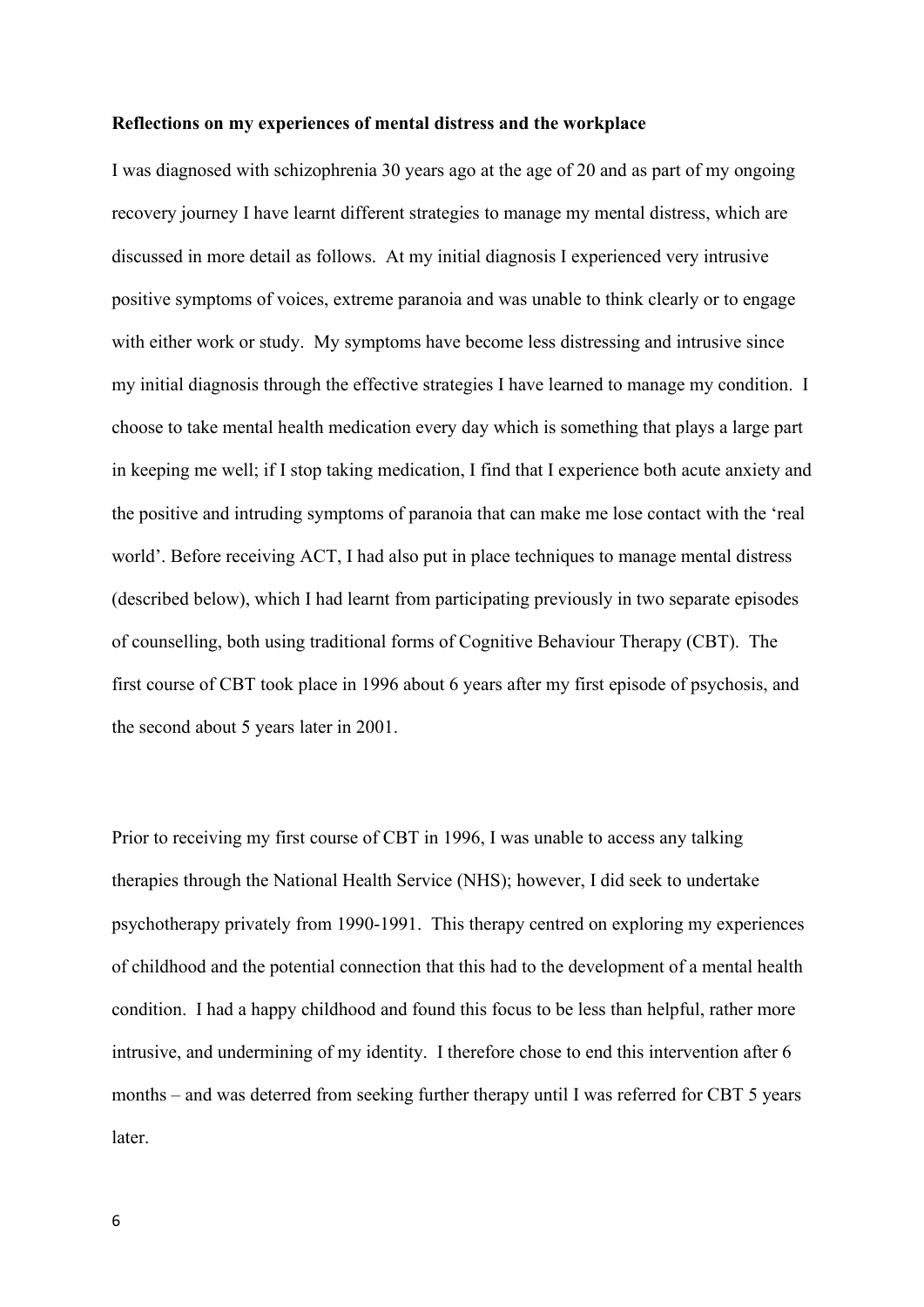The traditional forms of CBT taught me techniques to counter my distressing thoughts by using *evidence* to contradict paranoid thinking and to *replace* the negative spiralling thinking with more positive thoughts patterns. This therapy was effective to some extent in enabling me to challenge the destructive cycles of thought, which were always reinforced by the paranoia I experienced. However, the interventions were not entirely successful, and I continued to experience these issues. Furthermore, encountering these symptoms, despite having received the therapy, left me with very low self-esteem and minimal confidence. This sense of poor self-esteem was combined with terrible anxiety that led me to question everything I did and to doubt any possibility of success. It may be perceived as inappropriate in this article to comment on the effectiveness of receiving earlier CBT interventions whilst I am presenting my experiences of ACT, particularly when each intervention occurred decades apart. However, talking therapies, done well, can have a profound impact on people's recovery journeys – I know my experiences did; thus, from my position as an expert-byexperience, it seems appropriate to consider the efficacy of earlier interventions as I reflect on experiences of ACT as part of my recovery journey.

Even today, I still sometimes experience low esteem, minimal confidence, and paranoia, despite receiving ACT. However, to elucidate the journey of learning through ACT, I first detail the strategies I used to manage distress before receiving ACT, and in the following section, describe the changes following the intervention.

An encounter with stress can be for me a visceral and physical feeling often predicated by paranoia – the occurrence is sometimes related to a memory which may lead me to focus on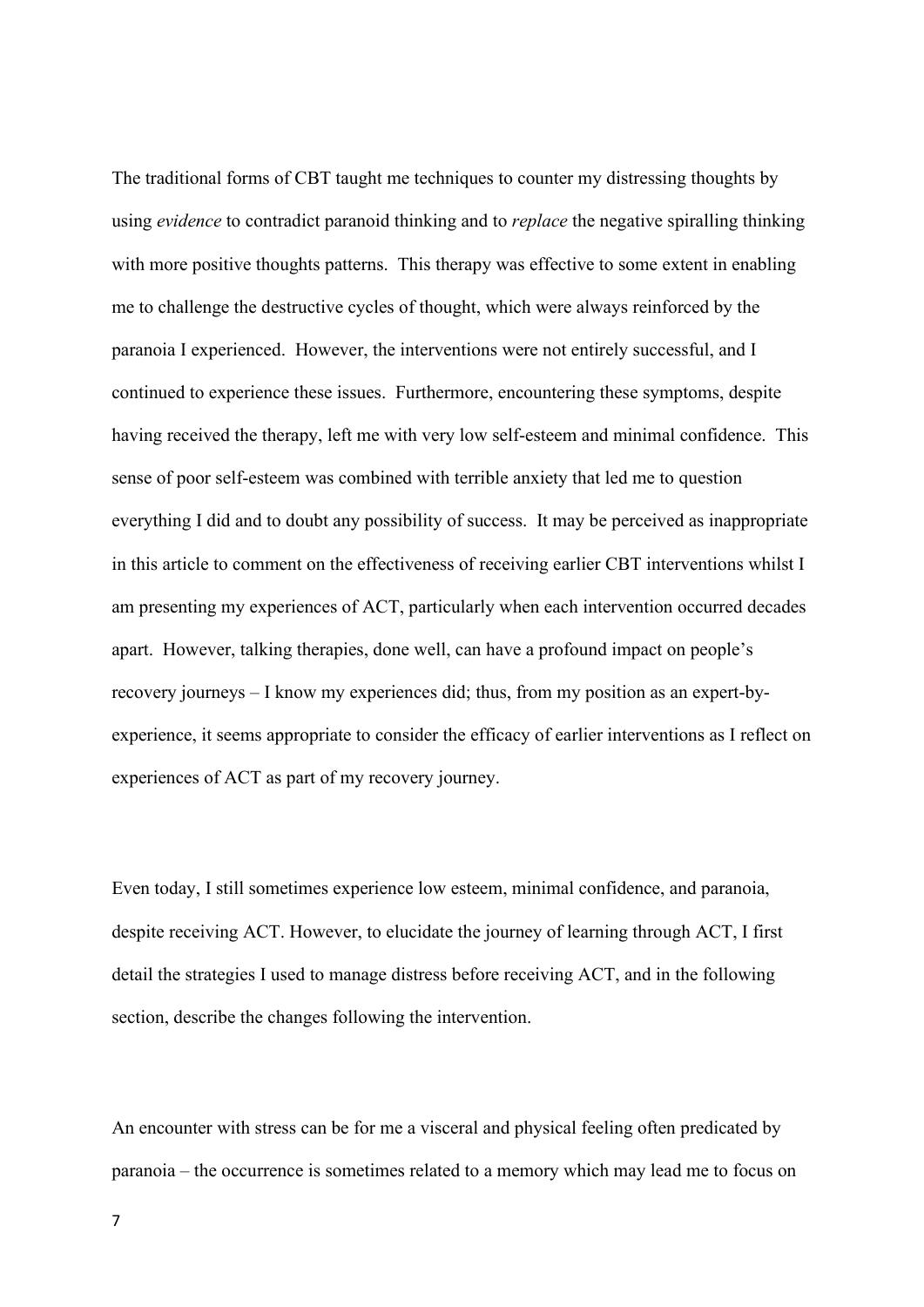possible things that were unsaid but I wanted to say, and later misremember as being said. Moreover, when I am unable to connect with an accurate representation of the past, I can ruminate and chew upon that incident as I try to make sense of it. In the context of my workplace, my paranoia always focuses on whether my teaching or work is effective and whether students are satisfied with the service I deliver. I also experience symptoms in my home life related to social contact I have with friends; however, most symptoms are often linked to paranoid thoughts originating from my work life.

A recent example of such an experience of paranoia and negative thinking, was when I was working in the open plan office at the university. I heard two colleagues talking about a module which I lead, and immediately believed that a student had complained about deficiencies in my teaching. I became so worried that I contacted my colleague in the evening when she had gone home, to clarify what she had said – my colleague revealed that there had been no such topic discussed. I had heard something, constructed it into a discussion which had never taken place, and chewed it to develop it into something that only existed in my head. Moreover, open plan environments are very difficult for me and can cause me to develop paranoid thinking, as illustrated in this incident. Thus, I normally work in a small office by myself in another building to my colleagues; this action forms part of the reasonable adjustments I receive under the Equality Act (2010) because of these responses.

This general pattern of thinking, before receiving ACT, and still sometimes postintervention, leaves me with little confidence about my teaching and can still completely devastate my self-esteem; a situation that has improved after receiving ACT, but which has not been annihilated. Such experiences of paranoia and negative thinking were much more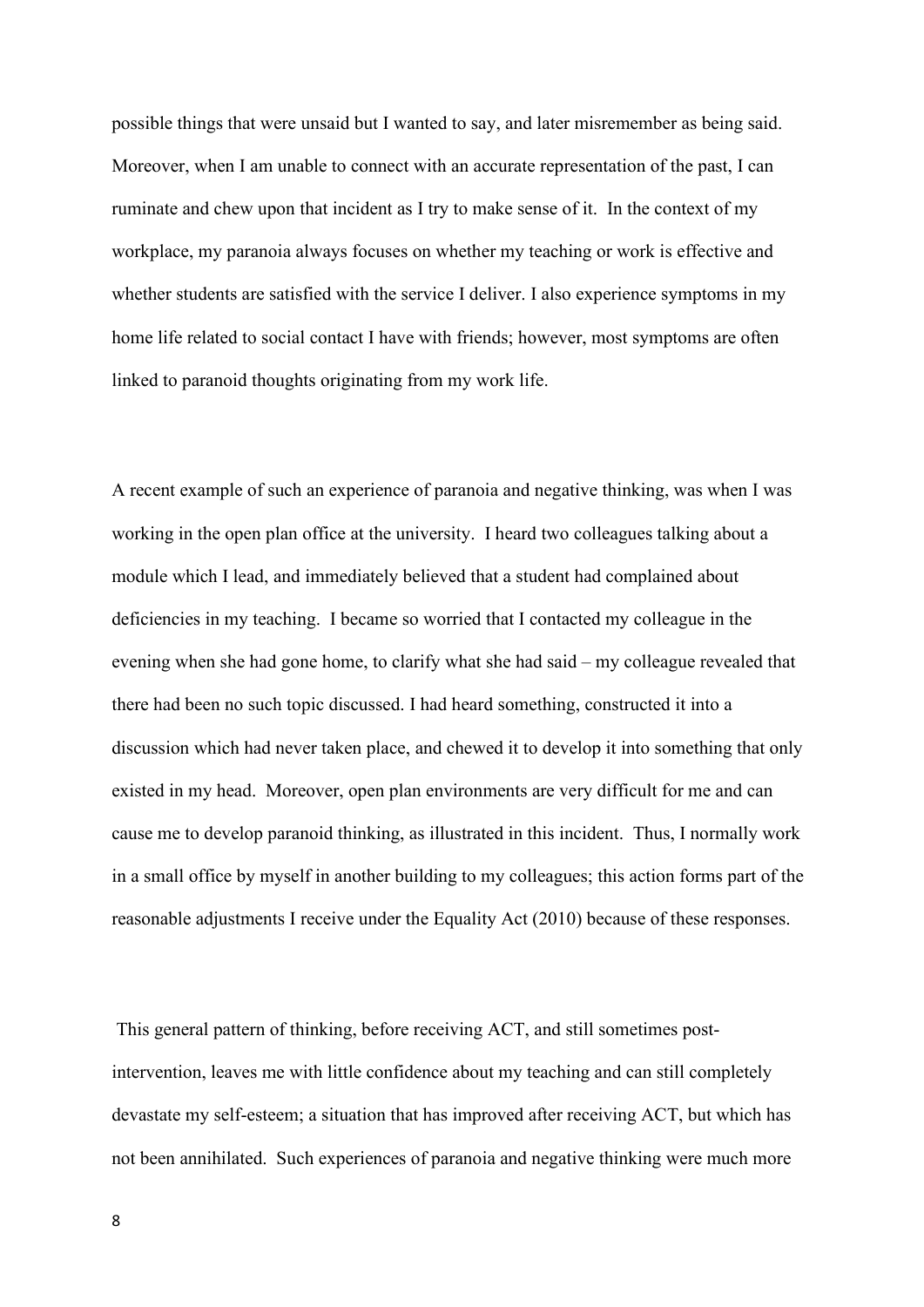common before receiving ACT; thus, when undergoing a medication change in 2016, my difficulties became too much to manage, which demanded that I took some action to improve my life, as introduced in the next section.

### **Experiences of receiving ACT**

At the end of 2016, I began to experience sustained and acute stress at work; the overwhelming episodes of anxiety and paranoia leached into all aspects of my identity: as mother, academic, wife and service user. Work became, on the one hand, a function that enabled me to manage paranoia and mental distress by giving me structure, identity, and purpose; but, on the other, it ultimately became the only strategy I could use to manage mental distress. At weekends, I would feel an overwhelming desire to work, and this thirst would not be satisfied until I had undertaken at least three hours of writing or teaching preparation; only this action satiated this obsession. I was exhausting myself and not spending any time with my family.

As a result of increasing stress and symptoms, and the effects of a medication change, I selfreferred to the local mental health wellbeing service on the advice of my psychiatrist; this is a service providing psychological support for people with mild-to-moderate mental health issues. The medication change was agreed in consultation with my psychiatrist following increased weight gain and the associated risk of developing diabetes; these issues are side effects commonly connected with the specific medication I took. Experiences of medication choice are discussed elsewhere in Fox (forthcoming).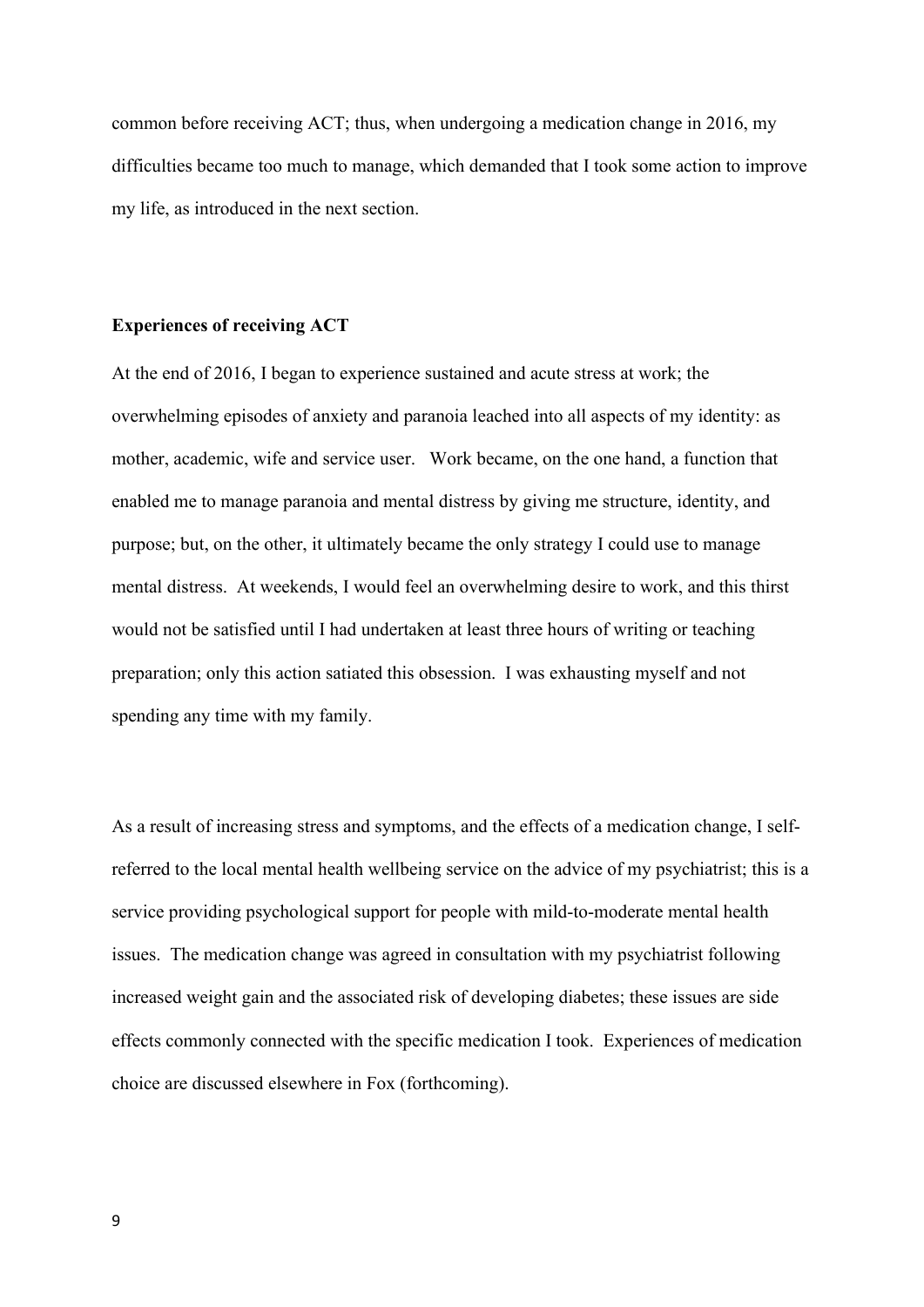Initially I had to undergo a brief assessment to decide the best kind of treatment for me. The therapist and I discussed the options and we agreed that ACT would be the most appropriate intervention. There was a long waiting list to access the service, which led to a delay in my treatment; thus, after a wait of eight months I saw a Cognitive Behaviour Therapy (CBT) practitioner who delivered Acceptance and Commitment Therapy (ACT). I received 10 sessions over the timeframe of a year. Initial meetings took place weekly and then became less frequent. The intervention led to me to undertake a process of development and change as I implemented the techniques suggested by the therapist; this began to loosen the grip of work on me and enabled me to recognise my skills and abilities as a lecturer. I began to find other things that I enjoyed doing, despite just working.

In the next section, the potential of this intervention, alongside the skills of the therapist, to support me to improve my wellbeing at work are now explored, and the wider potential of ACT to improve the functional performance of people with mental health issues in the workplace is considered.

## *Acceptance and Commitment Therapy (ACT)*

ACT is a third generation Cognitive Behaviour Therapy (CBT) (Hayes, 2004; Luoma et al., 2007). ACT has been found to work effectively in several different contexts: in reducing positive and negative symptoms in patients experiencing schizophrenia in the USA (Bach & Hayes, 2002), in group work for people experiencing social phobia in the USA (Ossman et al., 2006), and, also in the USA, even in diabetes management (Gregg et al., 2007). In research undertaken in the USA to investigate the usefulness of different therapies in reducing stress in a media company (Bond & Bunce, 2000), it was found that ACT, when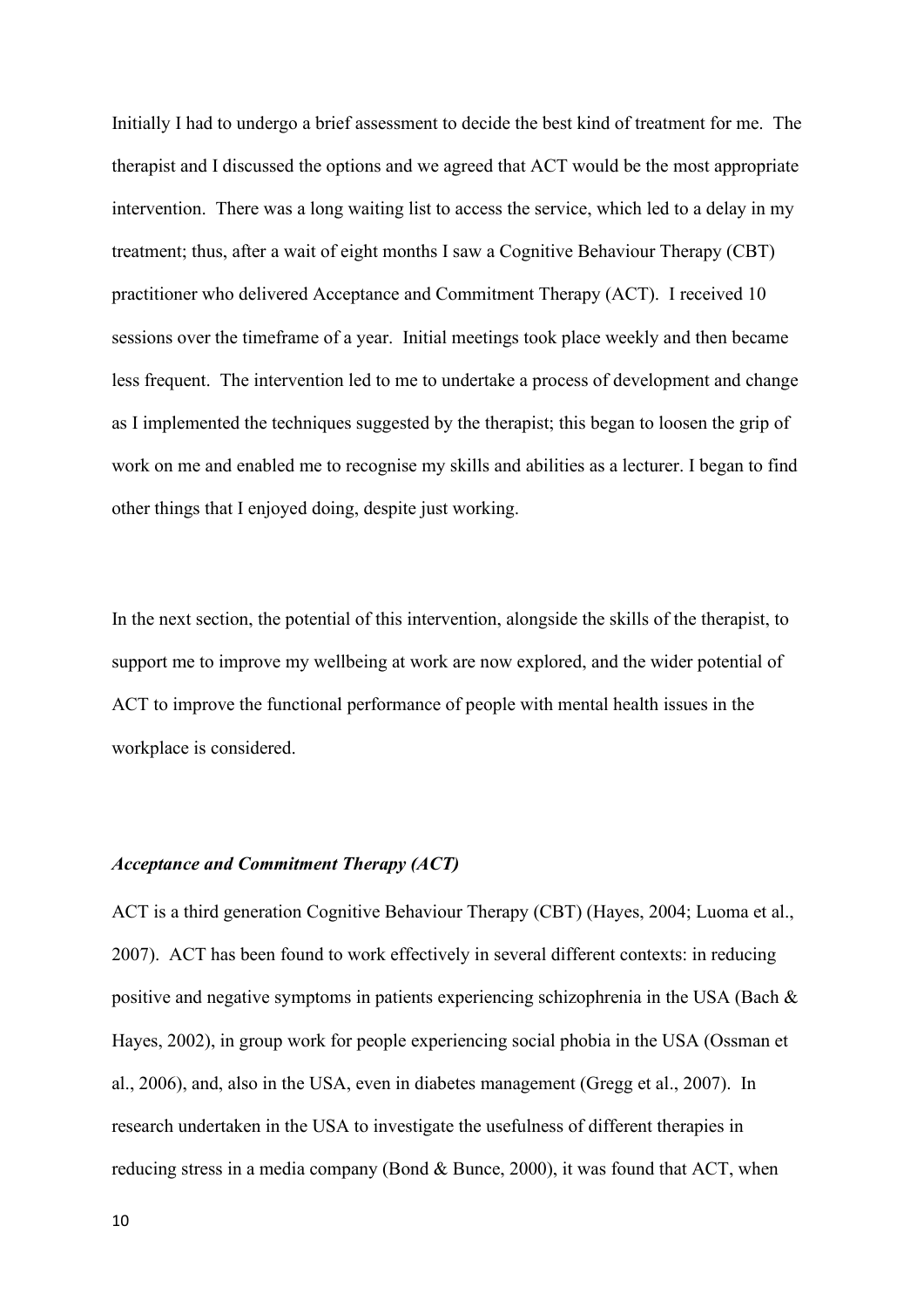compared with other therapies, improved stress reduction by enabling the acceptance of undesirable thoughts and feelings. Moreover, its effectiveness as a stress-management intervention in the workplace for employees who did not meet criteria for a mental health diagnosis has also been shown in the USA (Donaldson-Feilder & Bond, 2004). Furthermore, its efficacy in supporting people who experience schizophrenia-spectrum disorders in inpatient settings has also been explored in the USA (Gaudiano et al., 2017).

ACT therapists teach a person to build a new relationship with their stressful and negative thoughts and emotions through both mindfulness training and cognitive techniques. The goal of a therapist delivering ACT is both to help a person to reconnect with their values and hopes as these motivate their actions, and to enable them to focus on achieving their objectives rather than on the power of the negative thinking (Hayes, 2004; Luoma et al., 2007). The six core processes of ACT (Hayes, nd) consist of the following:

- Acceptance: the client tries to 'open up' to the negative experiences or feelings and to remain present with them rather than to try to fight them.
- Cognitive defusion: the client tries to recognise that the negative thoughts are just thoughts and to stand back from them objectively and just 'observe' them.
- Contacting the present moment: the client tries to 'be in the now' and focus on the present situation rather than on the power of memories.
- Self as context: the client tries to become 'the observing self' and observe their thought patterns from a more neutral stance so that the negative beliefs lose their power.
- Values: the client identifies what values they see as important and what they wish to achieve.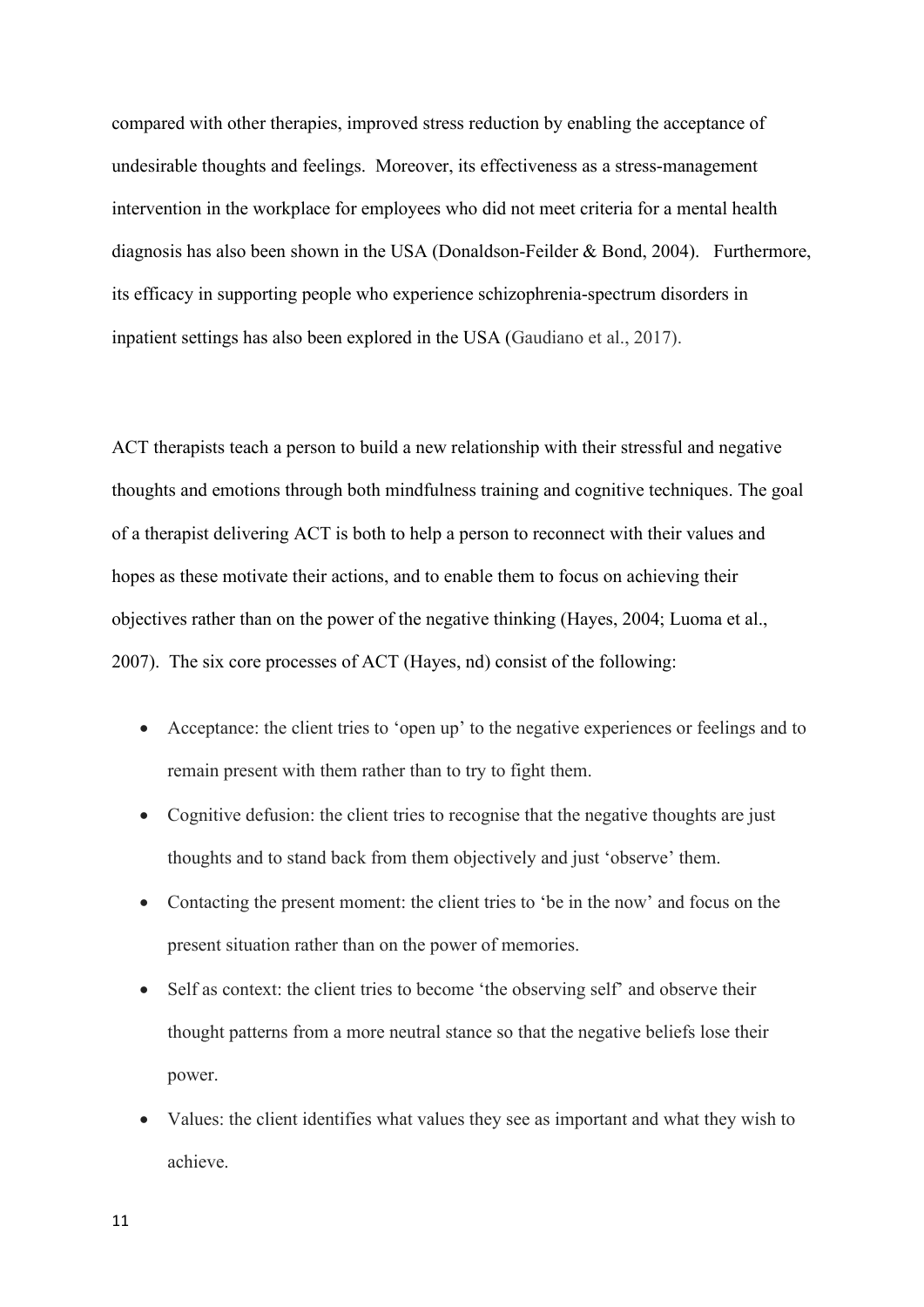• Committed action: the client tries to take action to achieve their desired outcomes.

ACT therapists use these techniques, to help a person to *defuse* from unhelpful thoughts by ceasing to confront negative emotions or to waste energy fighting them; the client learns to stand back from the thoughts, observe them and be in the here and now. As s/he disengages from this battle s/he learns *creative hopelessness* when s/he accepts the thoughts*;* this is when the person learns to let negative feelings exist in parallel with their everyday thoughts (Hayes, 2004; Flaxman et al., 2007) and learns *psychological flexibility* as s/he functions without focusing on the negative beliefs. Moreover, throughout therapy, ACT therapists emphasise that these thought processes are part of a healthy cognition (Flaxman et al., 2007) to enable the client to normalise these experiences (Flaxman et al., 2007; Harris, 2009).

Accordingly, the therapist plays an important role in influencing positive outcomes for the client as identified in seminal research by Rogers (1959), who developed person-centred therapy; this technique is still of great currency in social work practice (Murphy et al., 2013). Rogers (1959) highlighted the need for the therapist to show congruence (genuineness) towards the client, and to demonstrate unconditional positive regard and empathy. The essential role of the therapist in supporting the effective employment of therapeutic interventions is also reinforced in later research [\(Decker](https://www.ncbi.nlm.nih.gov/pubmed/?term=Decker%20SE%5BAuthor%5D&cauthor=true&cauthor_uid=23481373) et al., 2014; Elliott et al., 2011; Truax & Carkhuff, 1967); and as such, this supportive relationship is a key part of the effectiveness of the therapeutic process.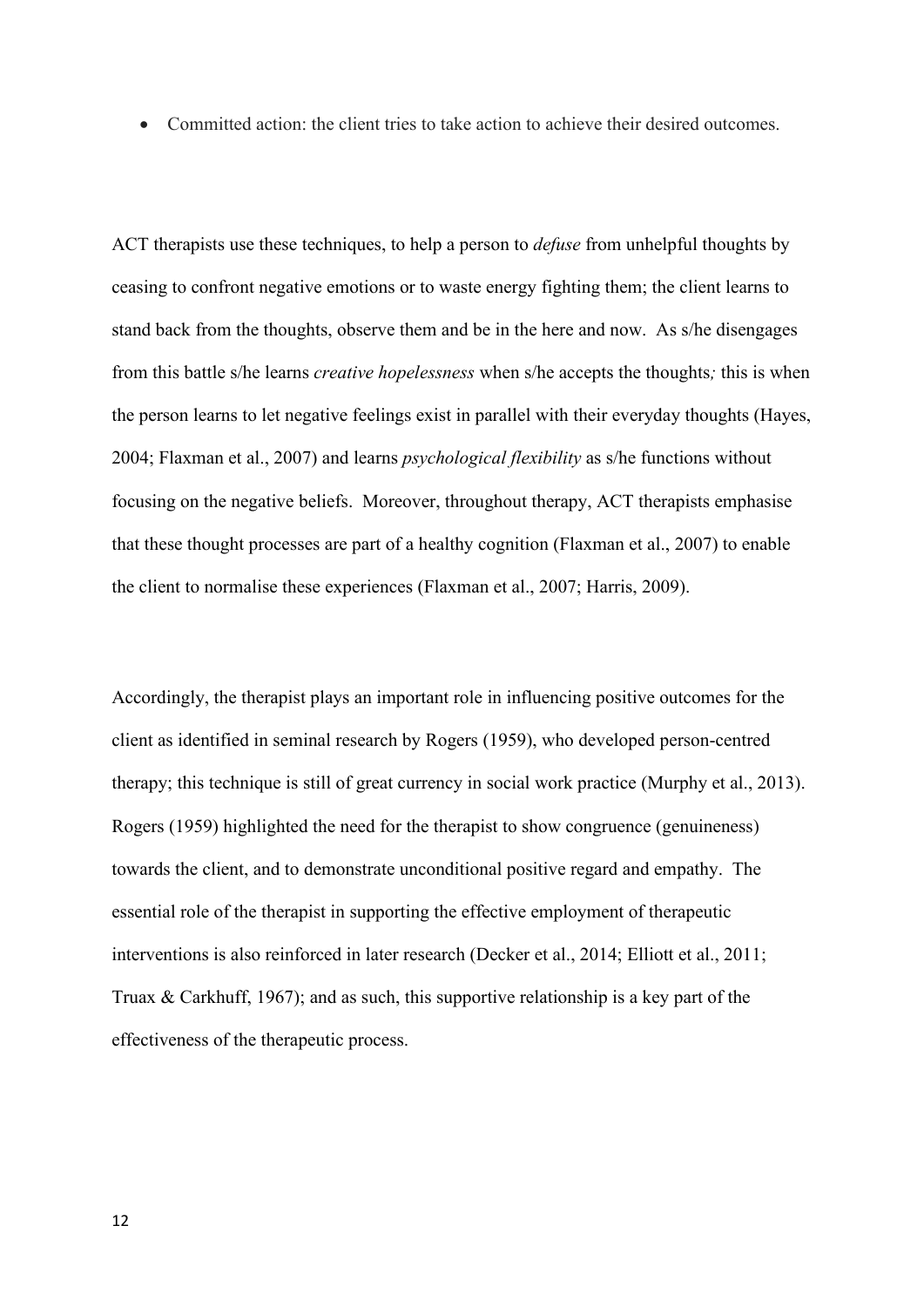Although ACT has been evaluated as being effective in different fields, its efficacy is contraindicated when it is applied to clients whose external situations or behaviours can and should be controlled (Hayes & Pankey, 2004). For example, a person subjected to domestic violence or an abusive relationship from their intimate partner may be encouraged to accept feelings of anger and shame, but should not be encouraged to accept the abusive situation they are in. Moreover, if a person wants to self-harm, or put their physical or mental health or safety at risk, ACT may not be an appropriate therapy for them.

#### *Reflections on the outcomes achieved by ACT*

ACT was very effective in enabling me to learn to manage my mental health needs in the workplace. The empathic relationship that the therapist built with me, the interventions introduced through the therapy, and my own 'expertise-by-experience', generated from receiving CBT in the past, and from being an expert in understanding the experiences of recovery (Fox, 2011; 2016), enabled me to implement the techniques suggested by the therapist. ACT helped me to connect my actions with the achievement of values that were important and meaningful in my life. I valued more quality time with my family and wanted to focus less on negative issues at work; moreover, I was willing to take committed action to achieve this.

I established that the strategies I had tried before using ACT had not enabled me to achieve my goals, so I needed a new approach. Before receiving ACT, I had worked so hard to interrupt negative and destructive thought patterns, to distract myself, and to fight negative thoughts. I had previously ruminated over a problem, tried to remember what had been said, and to analyse it for its truth, and then attempted to contradict the negative thought and fight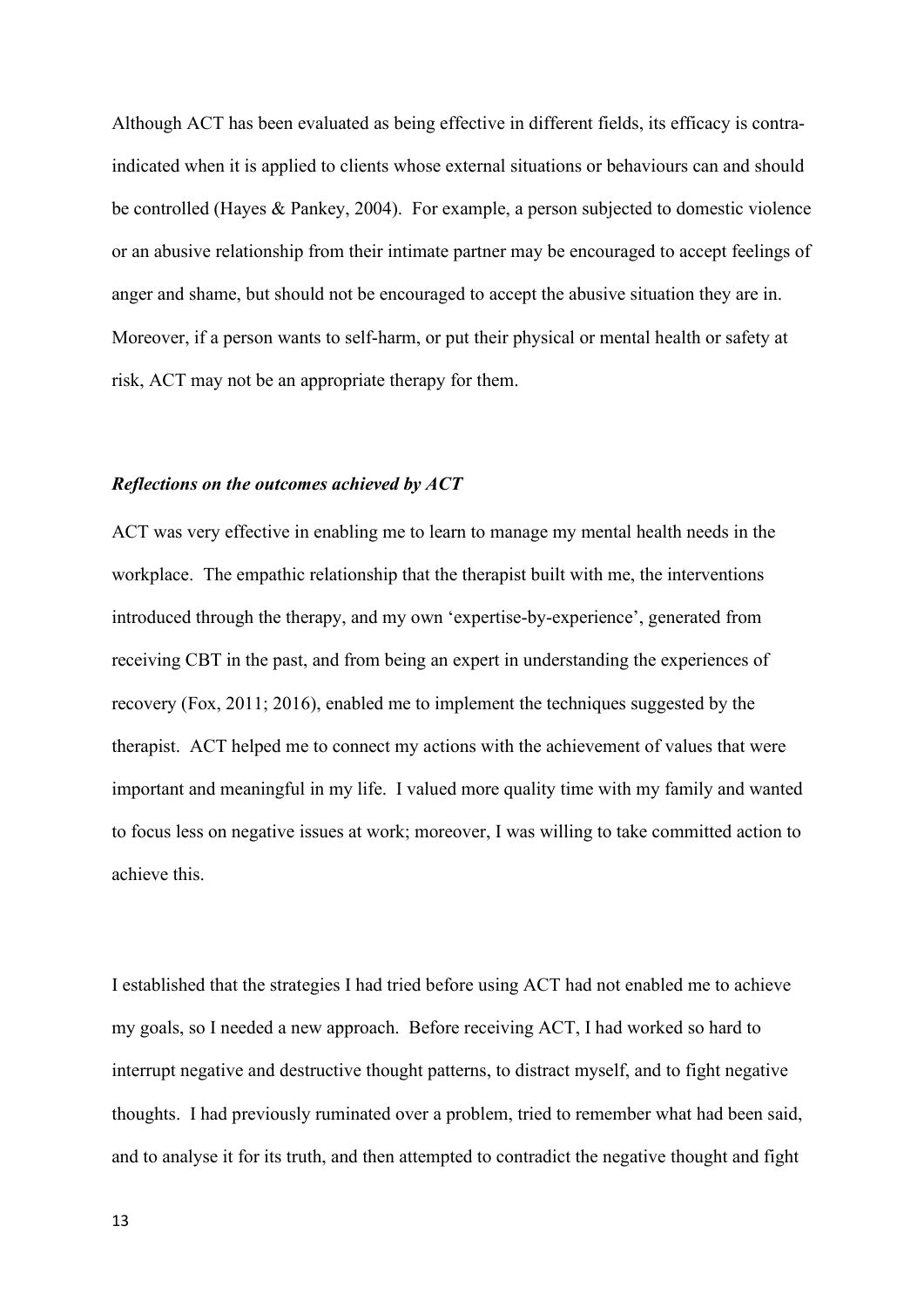with it. ACT taught me to stop battling with the thoughts, and to stop trying to definitively ignore them; as I enacted these changes, I began to release the stress. Learning to hold stress lightly and to just 'let negative thoughts be' helped me to experience better work/life balance. When practising these techniques, I would just experience the negative thoughts and allow them to exist, without fighting or contradicting them – I would be in the present with them and observe them; they thus began to lose their power. Applying ACT began to mediate the stress I experienced in the workplace and to improve my functional performance, as well as my quality of life because the thoughts began to lose their power and I was able to 'observe' them without engaging with them.

I began to realise that these thoughts and feelings of paranoia could not hurt me physically, but that they would pass and decrease; moreover, experiencing this realisation was a turning point. I began to replace the cognitive techniques of distraction or active avoidance of negative though patterns in managing the stress with just letting them be. The identification of my values and my active commitment to realising my values made me realise that my daughter needed time in the evenings – not just my work. I began to delay answering emails, and delay responding to my overwhelming sense that I needed to work. Implementing ACT stopped me from evaluating success in the day not just as the productivity in hours of work completed but also the time I spent with my daughter and husband. I also became less obsessed and less concerned about performance at work; these were key objectives I set when I chose to undertake the therapy. I began to release the overwhelming drive to work and find other ways to manage stress, and to find time to spend with my family. Furthermore, being an expert in my own mental health and now understanding the triggers that caused my distress, alongside the support from the therapist, enabled me to apply ACT to improve my wellbeing.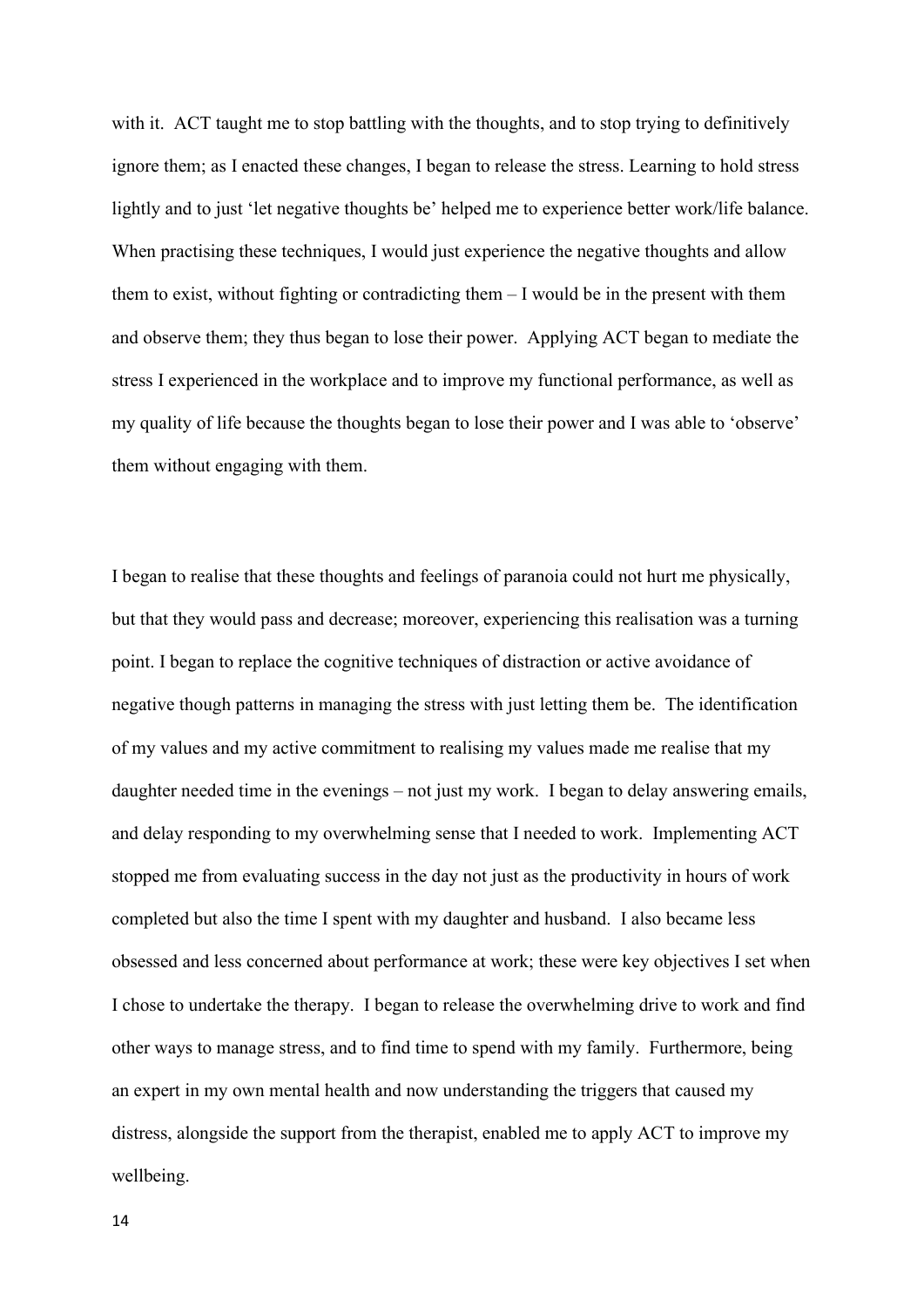The relationship with the therapist was also central to the success of the intervention as suggested by Rogers (1959), who developed the person-centred approach in therapy. I had trust in the CBT practitioner and faith in her skills. She was confident, engaging, and sought to build an effective therapeutic relationship. Additionally, the CBT practitioner recognised both my expertise as a professional and as a service user. This mutual respect enabled me both to practise the techniques she suggested and to believe that they might work; such feelings are key in any such relationship with a health or social care practitioner, otherwise it has been evidenced as impossible to either commit to or believe in the potential success of the intervention [\(Decker](https://www.ncbi.nlm.nih.gov/pubmed/?term=Decker%20SE%5BAuthor%5D&cauthor=true&cauthor_uid=23481373) et al. 2014; Elliott et al., 2011; Truax & Carkhuff, 1967). Such an effective relationship had been experienced with a psychologist that I encountered when receiving a previous CBT intervention; this underlines the importance of a good therapeutic relationship.

In my opinion, it may be difficult for people experiencing acute stages of psychosis to respond to ACT, in comparison to other forms of CBT. ACT requires an ability for the service user to reflect and concentrate and to be able to focus their thoughts to implement these therapeutic strategies, therefore, ACT may be very difficult for those people to practise who are enduring acute symptoms. Despite this, as described earlier, its usefulness as an intervention for people who experience schizophrenia-spectrum disorders in inpatient settings in the USA has also been explored (Gaudiano et al., 2017), suggesting its potential for wider delivery to this group.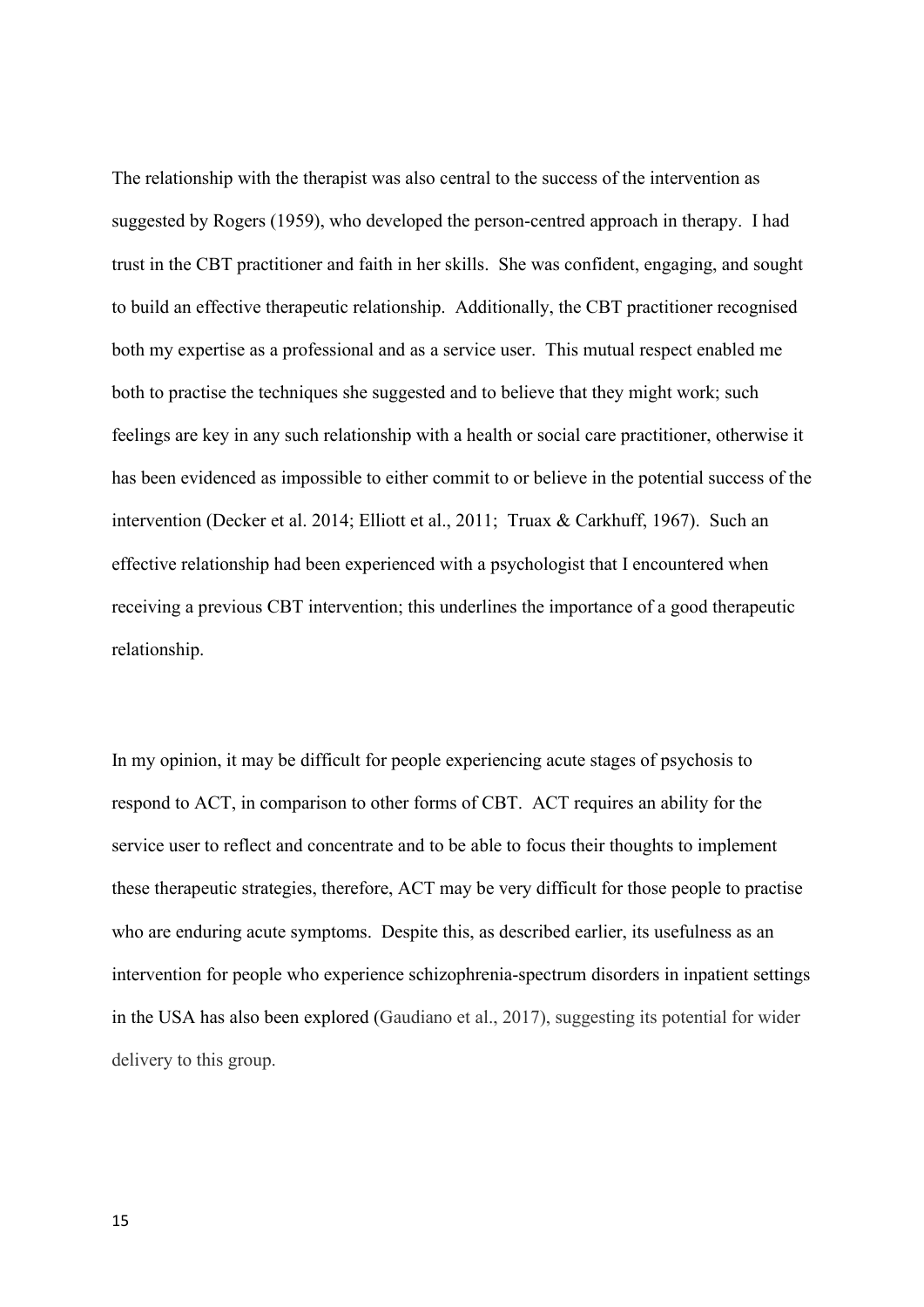### *Identity and mental health*

As a person with a diagnosis of schizophrenia, now a senior lecturer in social work, work gives me an opportunity to structure my day, grow in my self-esteem and develop a professional identity (Fox, 2011; 2016) all of which are essential components of the personal recovery approach (Brown & Kandirikirira, 2006; Leamy et al., 2011; Slade, 2009). Despite the disabling experiences I sometimes encounter in the workplace, my role as a professional gives value to who I am: as a lecturer, a social worker, and an expert-by-experience. Indeed, the professional self is often perceived as being of greater importance than the service user self (Fox, 2011; 2016). As a social work academic, knowledge of the recovery approach (Fox 2011; 2016) and understanding of the theoretical approaches to mental health intervention gave me insight into the ACT techniques I was taught. Additionally, a faith in the efficacy of evidence-based practice gave me belief that the intervention might work; and this encouraged me to practise the strategies that I was given.

Despite recognising the success that I experienced with receiving ACT, and the acknowledgment that work is a central part of my identity and self-value (Fox, 2011; 2016), people who experience mental distress come from diverse cultural, educational, and socioeconomic backgrounds; this means that they may have different life opportunities available to them (Lelliot et al., 2008; Stevenson & Farmer, 2017). Therefore, it must be remembered that work may not be something that all service users feel is part of their recovery; and they may feel its impact decreases their wellbeing. Although, despite this caveat, for many, undertaking work, may be something they desire and need support to access because each person's recovery is unique and individual (Leamy et al., 2011) and working may form part of a vision for their goals and dreams.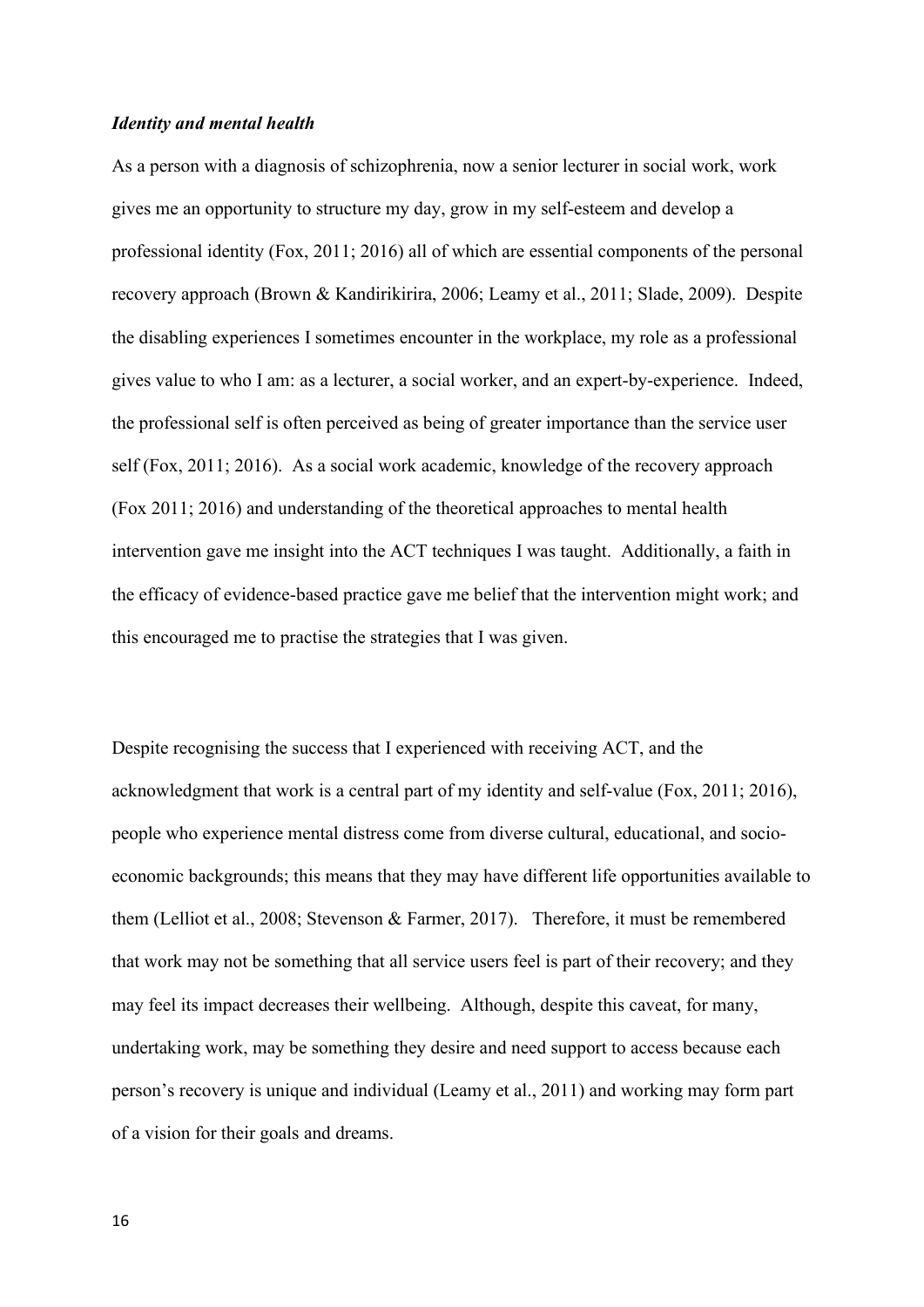## **Conclusion**

In this article I have considered my own experiences of mental distress in the workplace. I have presented an account of the success of ACT in supporting me to improve and manage my distress in the workplace. Despite the success of this intervention, I continue to experience stress and paranoia in the workplace, but the spiral of negative thinking and low self-esteem have somewhat loosened. The negative thoughts have lost a lot of their power; they are still there, but more often than before, I can employ ACT techniques: I can observe the thoughts, allow them to pass, and not engage with them. At times, I do have spiralling thoughts which are destructive and damaging, and I cannot stop myself from engaging with them; moreover, I begin to fight with them and analyse each thought - but those moments are fewer. I still implement ACT and practise the skills I have learnt from the CBT practitioner, but they are now second nature and are part of my armoury that helps me to manage the symptoms of mental distress. I still feel a drive to work, but other activities also have value, and I am committed to spending more time with my family.

Moving forward, a greater recognition is needed of the specific needs of people with serious mental health issues both in entering and remaining in work; and even more so, remaining in professional and senior employment. In this this first-person narrative I endorse the potential of ACT, and possibly other psychological support, to increase access to work for the wider mental health community (Bach & Hayes 2002; Flaxman et al., 2007; Harris, 2009; Luoma et al., 2007); although it is recognised that not all people who experience mental distress will want to work.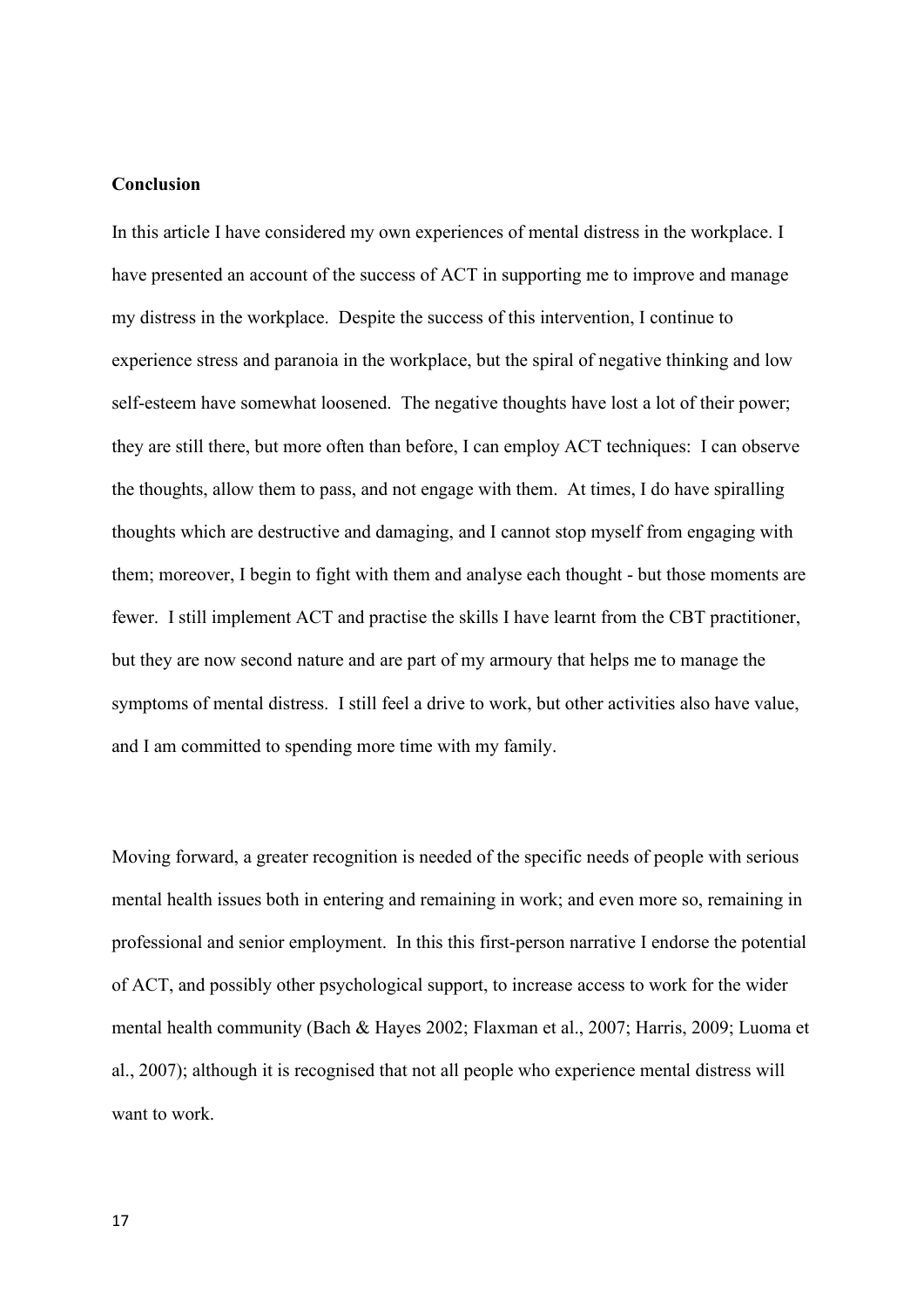In this article I validate the need to consider increasing the availability of psychological therapies to improve the functional performance of people with mental health issues in the workplace. Yet, despite this, service capacity to implement psychological therapeutic interventions is limited due to inadequate funding; this serves as a real barrier to many people accessing such services in a timely way. In writing this article I have hopefully provided a small contribution to understanding this issue by reporting my direct experience as an expertby-experience through the medium of a first-person narrative perspective; this is a topic little addressed in research, and even less considered through the method used in this article.

## **References**

Bach, P., & Hayes, S. (2002). The use of Acceptance and Commitment Therapy to prevent the rehospitalisation of psychotic patients: A randomised controlled trial. *Journal of Consulting and Clinical Psychology*, *70*(5), 1129–1139. Doi: 10.1037//0022-006x.70.5.**1129** Backwith, D. (2015). *Social Work, poverty, and social exclusion.* Open University Press. BBC (2017, October 26). *Mental health: my employers concern saved my life*  <http://www.bbc.co.uk/news/health-41759775>

Bond, F., & Bunce, D. (2000). Mediators of change in emotion-focused and problemfocused worksite stress management interventions. *Journal of Occupational Health Psychology, 5*(1), 156-163. doi: 10.1037//1076-8998.5.1.156

Brown, W., & Kandirikirira, N. (2006). *Recovering mental health in Scotland. Report on narrative investigation of mental health recovery.* Scottish Recovery Network. Retrieved February 2, 2021 from [https://lx.iriss.org.uk/sites/default/files/resources/BROWN%20-and-](https://lx.iriss.org.uk/sites/default/files/resources/BROWN%20-and-%20KANDIRIKIRIRA%202007%20Recovering%20Mental%20Health%20in%20Scotland.%20Report.pdf) [%20KANDIRIKIRIRA%202007%20Recovering%20Mental%20Health%20in%20Scotland.](https://lx.iriss.org.uk/sites/default/files/resources/BROWN%20-and-%20KANDIRIKIRIRA%202007%20Recovering%20Mental%20Health%20in%20Scotland.%20Report.pdf) [%20Report.pdf](https://lx.iriss.org.uk/sites/default/files/resources/BROWN%20-and-%20KANDIRIKIRIRA%202007%20Recovering%20Mental%20Health%20in%20Scotland.%20Report.pdf)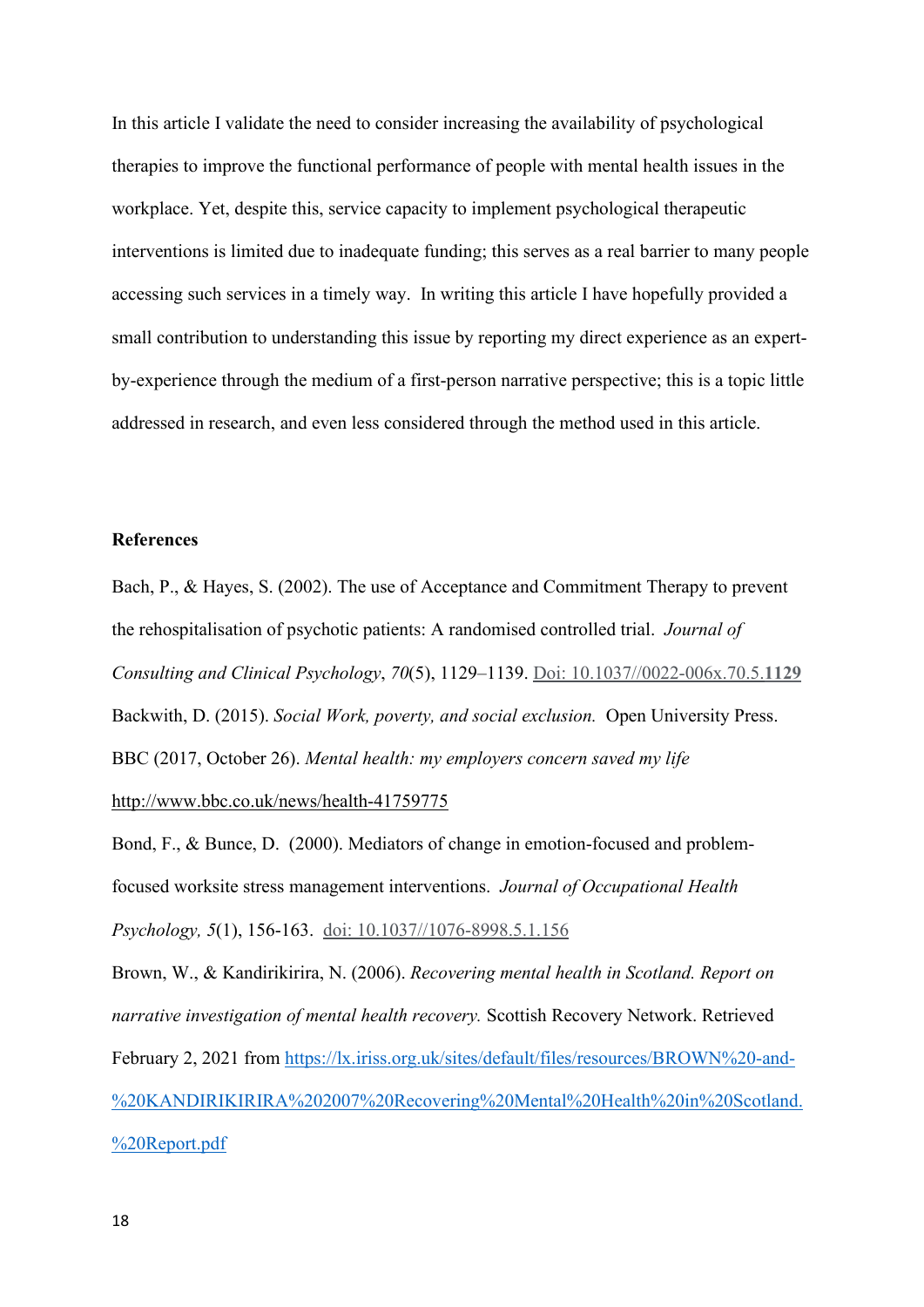[Decker,](https://www.ncbi.nlm.nih.gov/pubmed/?term=Decker%20SE%5BAuthor%5D&cauthor=true&cauthor_uid=23481373) S., [Nich,](https://www.ncbi.nlm.nih.gov/pubmed/?term=Nich%20C%5BAuthor%5D&cauthor=true&cauthor_uid=23481373) C., [Carroll,](https://www.ncbi.nlm.nih.gov/pubmed/?term=Carroll%20KM%5BAuthor%5D&cauthor=true&cauthor_uid=23481373) K., & [Martino,](https://www.ncbi.nlm.nih.gov/pubmed/?term=Martino%20S%5BAuthor%5D&cauthor=true&cauthor_uid=23481373) S. (2014). Development of the Therapist Empathy Scale. *[Behavioural and Cognitive Psychotherapy](https://www.ncbi.nlm.nih.gov/entrez/eutils/elink.fcgi?dbfrom=pubmed&retmode=ref&cmd=prlinks&id=23481373) 42*(3), 339–354. [https://doi.org/10.1017/S1352465813000039](https://psycnet.apa.org/doi/10.1017/S1352465813000039)

Donaldson-Feilder, E., & Bond, F. (2004). The relative importance of psychological acceptance and emotional intelligence to workplace wellbeing. *British Journal of Guidance & Counselling*, *32*(2), 187-203. <https://doi.org/10.1080/08069880410001692210>

Elliott, R., [Bohart, A.](https://www.ncbi.nlm.nih.gov/pubmed/?term=Bohart%20AC%5BAuthor%5D&cauthor=true&cauthor_uid=21401273), [Watson, J.](https://www.ncbi.nlm.nih.gov/pubmed/?term=Watson%20JC%5BAuthor%5D&cauthor=true&cauthor_uid=21401273), & [Greenberg, L.](https://www.ncbi.nlm.nih.gov/pubmed/?term=Greenberg%20LS%5BAuthor%5D&cauthor=true&cauthor_uid=21401273) (2011). Empathy. *[Psychotherapy](https://www.ncbi.nlm.nih.gov/pubmed/21401273)* (Chic), *48*(1)*,* 43-49. [https://doi.org/10.1037/a0022187](https://psycnet.apa.org/doi/10.1037/a0022187)

Equality Act (2010). HMSO.

Flaxman, P., Blackledge, J., & Bond, F. (2011). *Acceptance and commitment therapy. (The CBT distinctive features series).* Routledge

Flaxman, P., & Bond, F. (2010). A randomised worksite comparison of acceptance and commitment therapy and stress inoculation training. *Behaviour Research and Therapy*, *48*(8), 816-820. doi: 10.1016/j.brat.2010.05.004

Fox, J. (2011). 'The view from inside': understanding service user involvement in health and social care education, *Disability & Society*, *26*(2), 169-177.

<https://doi.org/10.1080/09687599.2011.544057>

Fox, J. (2016). Being a service user and a social work academic: balancing expert identities. *Social Work Education*, *35*(8), 960-969. DOI: 10.1080/02615479.2016.1227315

Fox, J. (forthcoming) Shared Decision-Making: an autoethnography about service user perspectives in making choices about mental health care and treatment. *Frontiers in Psychiatry, section Social Psychiatry and Psychiatric Rehabilitation.*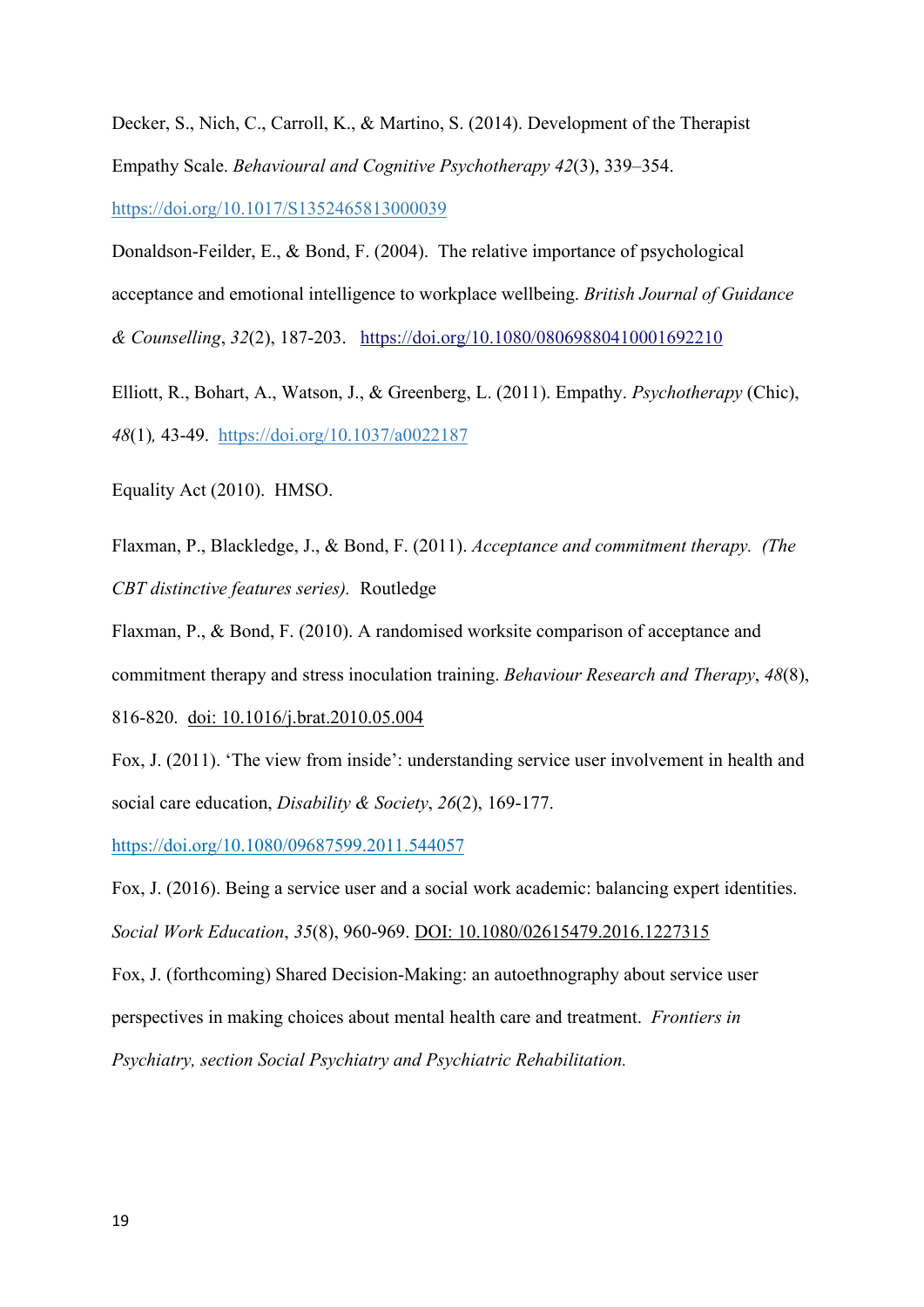Fox, J. & Gasper, R. (2020). The choice to disclose (or not) mental health ill-health in UK higher education institutions: a duoethnography by two female academics. *Journal of Organisational Ethnography, 9*(3), 295-309. <https://doi.org/10.1108/JOE-11-2019-0040> Gaudiano, B., Davis, C., Epstein-Lubow, G., Johnson, J., Mueser, K., & Miller, I. (2017). Acceptance and Commitment Therapy for Inpatients with Psychosis (the REACH Study): Protocol for Treatment Development and Pilot Testing. *Healthcare*, *5*(2), 23-40. <https://doi.org/10.3390/healthcare5020023>

Gregg, J., Callaghan, G., Hayes, S., & Glenn-Lawson, J. (2007). Improving diabetes selfmanagement through acceptance, mindfulness and values: A randomised controlled trial. *Journal of Consulting and Clinical Psychology, 75*(2), 336–343. DOI: [10.1037/0022-](https://doi.org/10.1037/0022-006x.75.2.336)

[006X.75.2.336](https://doi.org/10.1037/0022-006x.75.2.336)

Harris, R. (2009). *ACT made simple. An easy-to-read primer on acceptance and commitment therapy*. New Harbinger Publications.

Hayes, S. (2004). Acceptance and commitment therapy and the new behaviour therapies: Mindfulness, acceptance and relationship. In S. Hayes, V. Fallette, & M. Linehan (Eds.), *Mindfulness and acceptance: expanding the cognitive behavioural tradition*s, (pp. 1-29). Guilford Press.

Hayes, S (nd). *The Psychological flexibility model.* Retrieved May 21, 2020, from https://contextualscience.org/the\_six\_core\_processes\_of\_act

Hayes, S. & Pankey, J. (2004). Acceptance. In W. O'Donohue, J. Fisher,

& S. Hayes (Eds.), *Empirically supported techniques of cognitive behaviour therapy: A step by step guide for clinicians* (pp. 4-10). Wiley.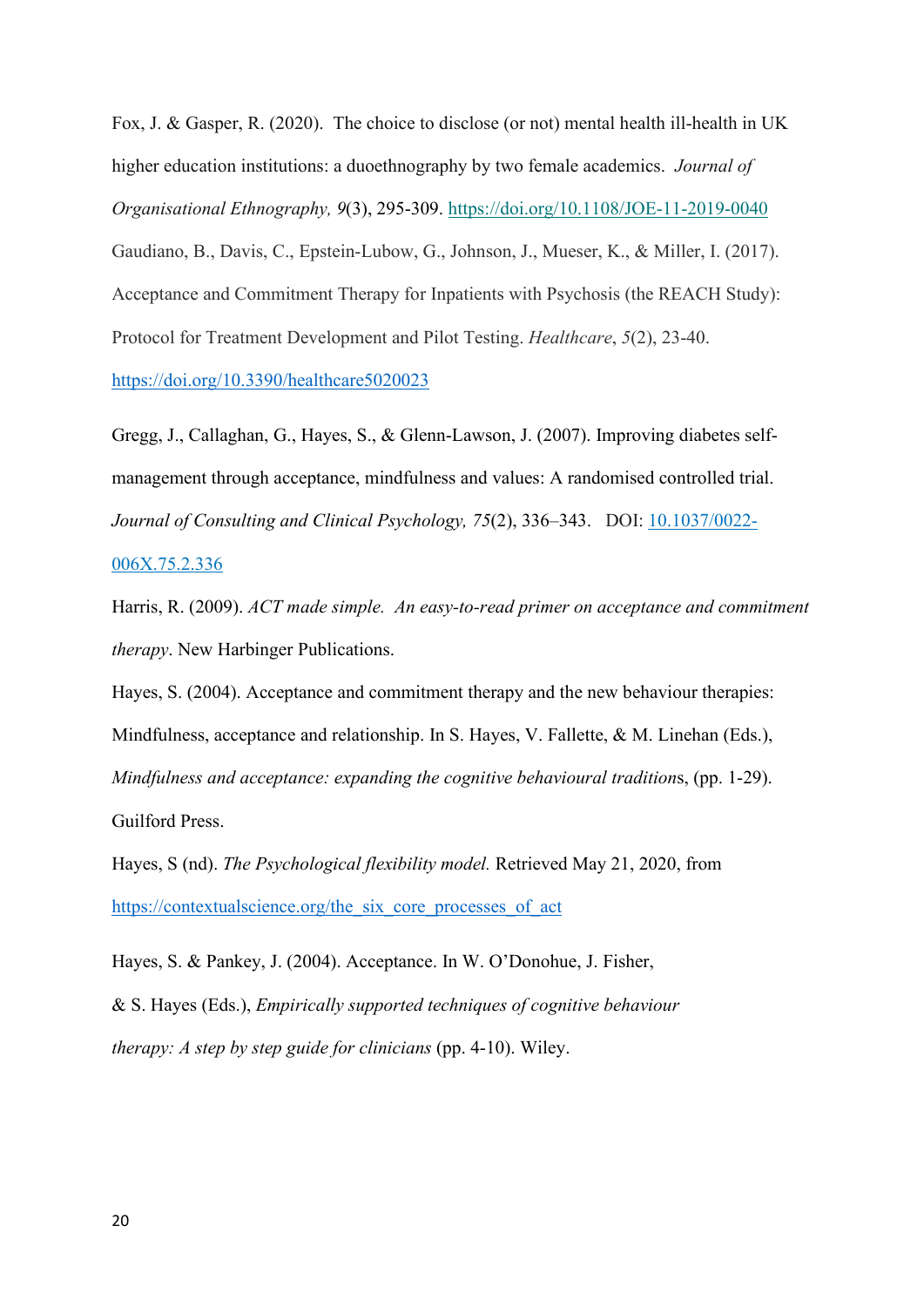Leamy, M., Bird, V., Le Boutillier, C., Williams, J., & Slade, M. (2011). Conceptual framework for personal recovery in mental health: systematic review and narrative synthesis. *British Journal of Psychiatry*, *199*(6), 445-452. doi: 10.1192/bjp.bp.110.083733

Lelliott, P., Tulloch, S., Boardman, J., Harvey, S., Henderson, M., & Knapp, M. (2008).

*Mental health and work*. Royal College of Psychiatrists and Health Work Wellbeing.

Luoma, J., Hayes, S., & Walser, R. (2007). *Learning ACT: An Acceptance & Commitment* 

*Therapy skills-training manual for therapists*. New Harbinger & Reno: Context Press.

Monitor Deloitte, (2017 November, 11). *Mental health and employers: the case for* 

*investment. Supporting study for the independent review.* Monitor Deloitte.

[https://www2.deloitte.com/content/dam/Deloitte/uk/Documents/public-sector/deloitte-uk](https://www2.deloitte.com/content/dam/Deloitte/uk/Documents/public-sector/deloitte-uk-mental-health-employers-monitor-deloitte-oct-2017.pdf)[mental-health-employers-monitor-deloitte-oct-2017.pdf](https://www2.deloitte.com/content/dam/Deloitte/uk/Documents/public-sector/deloitte-uk-mental-health-employers-monitor-deloitte-oct-2017.pdf) 

Murphy, D., Duggan, M., & Joseph, S. (2013). [Relationship-based social work and its](https://primo.anglia.ac.uk/primo-explore/fulldisplay?docid=TN_oxford10.1093/bjsw/bcs003&context=PC&vid=ANG_VU1&lang=en_US&search_scope=CSCOP_APU_DEEP&adaptor=primo_central_multiple_fe&tab=default_tab&query=any,contains,person%20centred%20therapy%20in%20social%20work&sortby=rank&offset=0)  [compatibility with the person-centred approach: Principled versus instrumental perspectives.](https://primo.anglia.ac.uk/primo-explore/fulldisplay?docid=TN_oxford10.1093/bjsw/bcs003&context=PC&vid=ANG_VU1&lang=en_US&search_scope=CSCOP_APU_DEEP&adaptor=primo_central_multiple_fe&tab=default_tab&query=any,contains,person%20centred%20therapy%20in%20social%20work&sortby=rank&offset=0) *British Journal of Social Work*, *43*(4), 703-719. <https://doi.org/10.1093/bjsw/bcs003> National Alliance on Mental Illness (NAMI) (nd). Retrieved September 9, 2018 from [https://www.nami.org/Find-Support/Living-with-a-Mental-Health-Condition/Succeeding-at-](https://www.nami.org/Find-Support/Living-with-a-Mental-Health-Condition/Succeeding-at-Work)[Work](https://www.nami.org/Find-Support/Living-with-a-Mental-Health-Condition/Succeeding-at-Work) 

Ossman, W., Wilson, K., Storaasli, R., & McNeill, J. (2006). A preliminary investigation of the use of acceptance and commitment therapy in group treatment for social phobia. *International Journal of Psychology and Psychological Therapy*, *6*(3), 397 – 416.

Repper, J., & Perkins, R. (2003). *Social Inclusion and Recovery: A model for mental health practice*. Bailliere Tindall.

Rogers, C. (1959). A theory of therapy, personality and interpersonal relationships as developed in the client-centred framework. In S. Koch, (Ed.), *Psychology: A study of a*